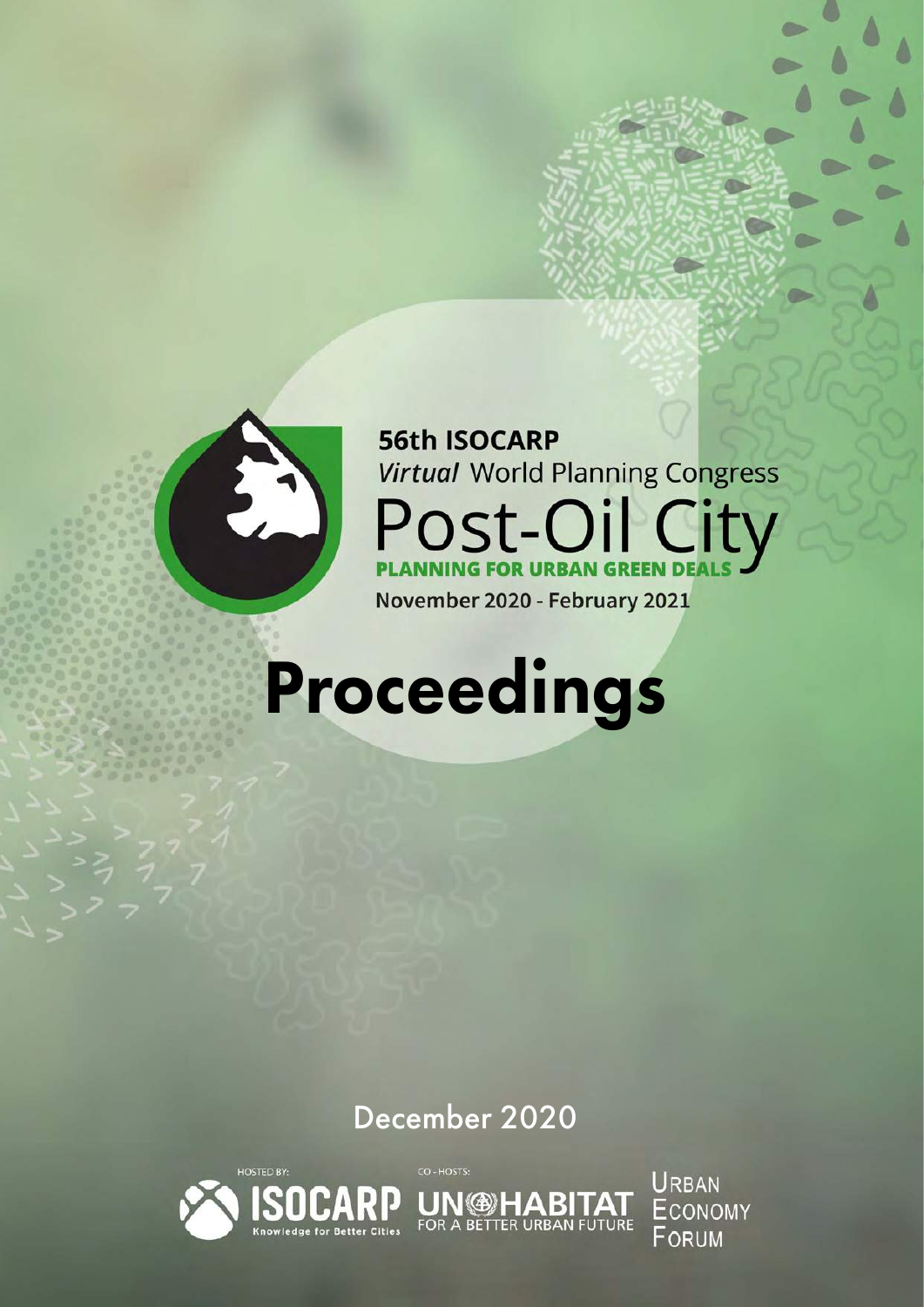### Proceedings of the 56th ISOCARP World Planning Congress

**56th ISOCARP World Planning Congress 'Post-Oil City: Planning for Urban Green Deals' Virtual Congress 08 November 2020 - 04 February 2021**

**Editors: Piotr Lorens and Hangwelani Hope Magidimisha**

**©ISOCARP 2020 Produced and published by ISOCARP ISBN/EAN 978-90-75524-67-3**

CONGRESS HOSTED BY:



CO-HOST:



**URBAN ECONOMY** FORUM



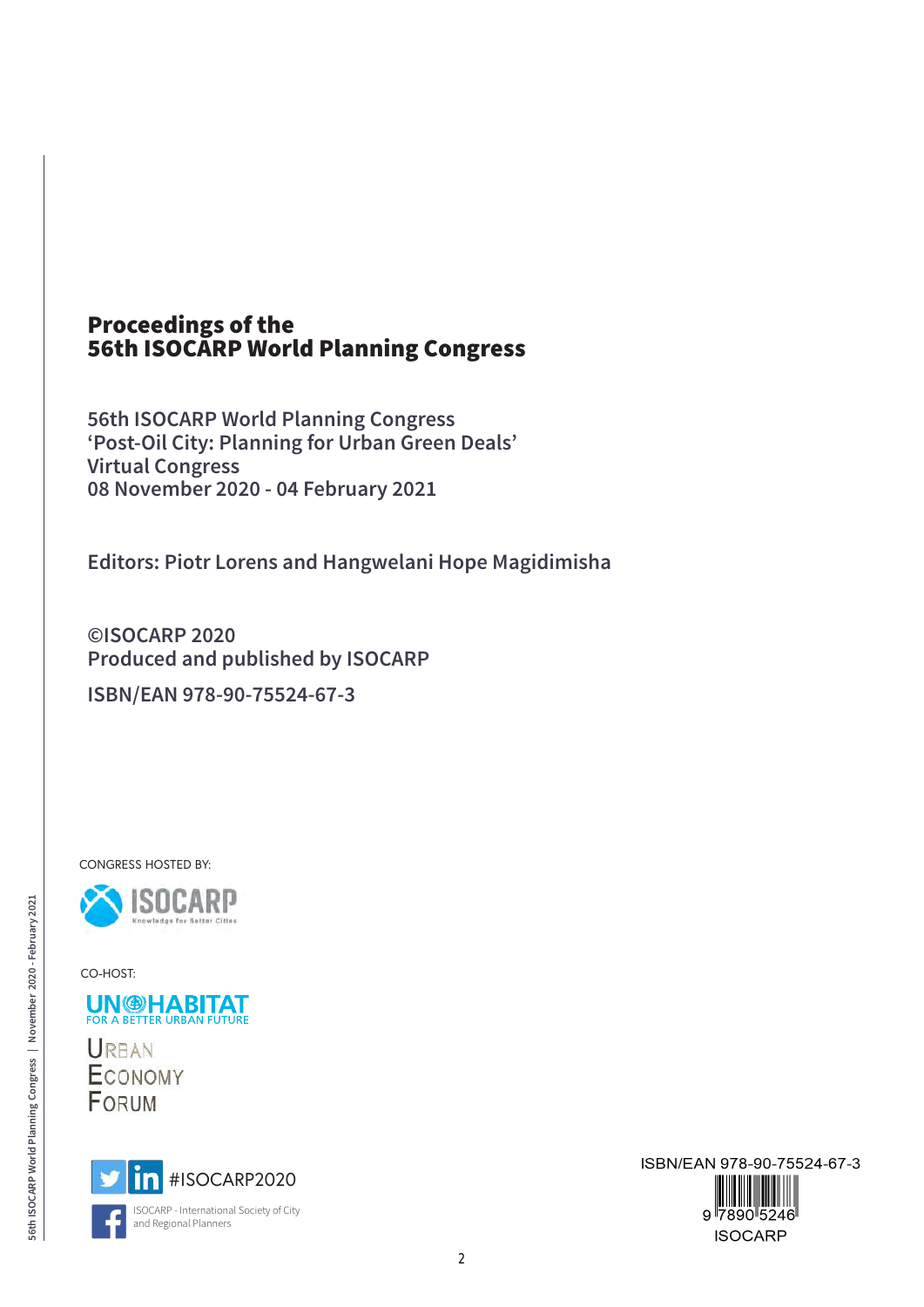# Content

| <b>About the topic</b>                                           | 4    |
|------------------------------------------------------------------|------|
| <b>TRACK 1: Understanding Urban Metabolism</b>                   | 6    |
| <b>TRACK 2: Ensuring the Economic Diversity and Resilience</b>   | 9    |
| <b>TRACK 3: Planning for Urban Connectivity</b>                  | 12   |
| <b>TRACK 4: Safeguarding the Urban Resilience</b>                | 15   |
| <b>TRACK 5: Focusing on Heritage and Smart Culture</b>           | 20   |
| <b>TRACK 6: Creating Healthy and Inclusive Urban Environment</b> | 23   |
| <b>TRACK 7: Shaping Liveable Places</b>                          | 27   |
| <b>SPECIAL TRACK: The Future of Hot Cities</b>                   | 31   |
| Paper Index                                                      | 35   |
| <b>TRACK1</b>                                                    | 41   |
| <b>TRACK2</b>                                                    | 164  |
| <b>TRACK3</b>                                                    | 279  |
| <b>TRACK4</b>                                                    | 462  |
| <b>TRACK 5</b>                                                   | 705  |
| <b>TRACK 6</b>                                                   | 849  |
| <b>TRACK7</b>                                                    | 1261 |
| <b>SPECIAL TRACK</b>                                             | 1444 |
| <b>SPECIAL SUBMISSIONS</b>                                       | 1512 |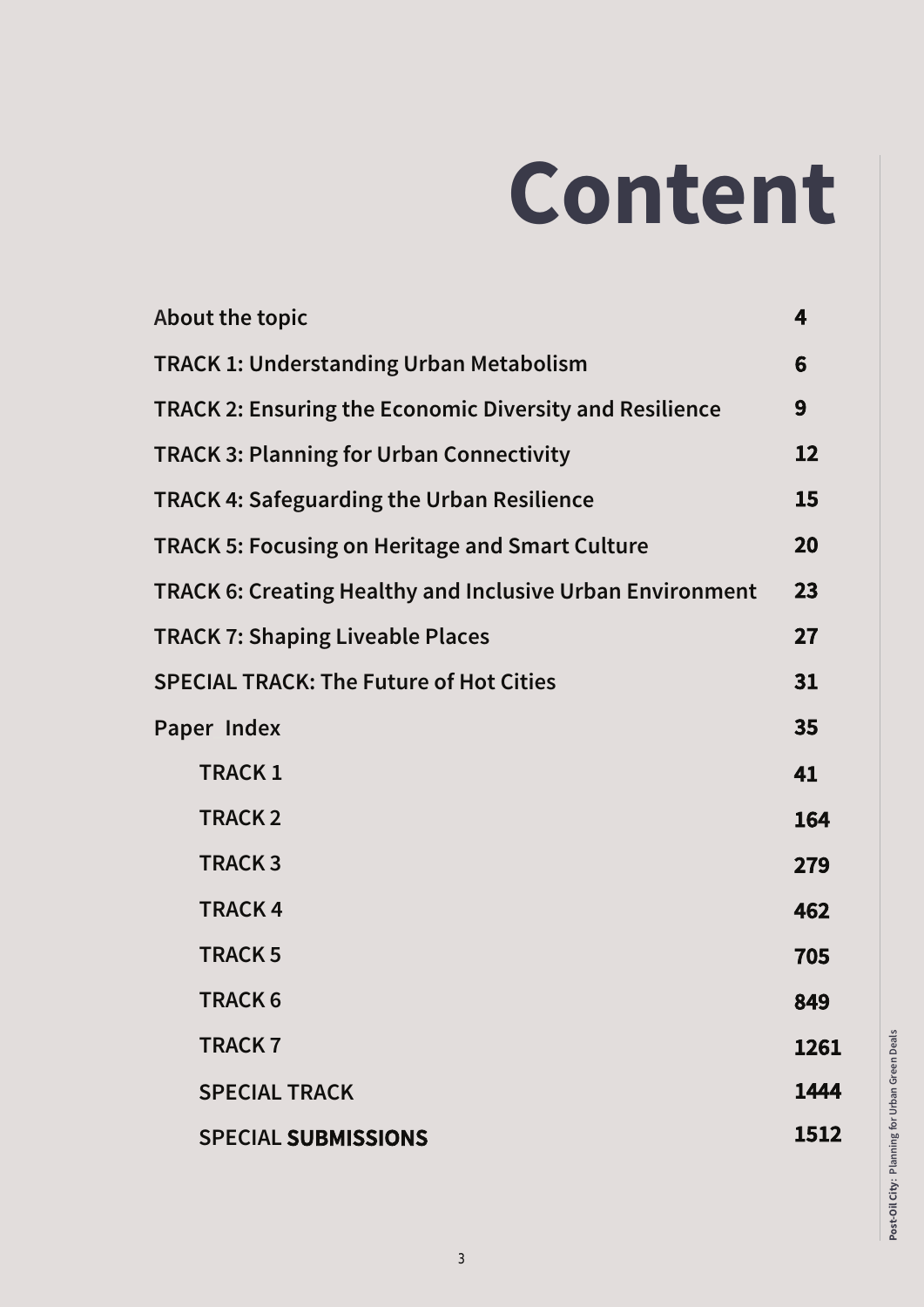*Research Paper* 

### <span id="page-3-0"></span>Virtual public participation during the Covid-19 crises Hype or new normal for city planning?

*A research paper coordinated by the International Society of City and Regional Planners (ISOCARP) and Cyber Agora initiative*

Juaneé CILLIERS, Faculty of Design, Architecture and Building, University of Technology Sydney, Australia [\(Juanee.cilliers@uts.edu.au\)](mailto:Juanee.cilliers@uts.edu.au)

Hendricus Andy SIMARMATA, Indonesian Association of Planners, Indonesia T TAUFIQURRAHMAN, University of Darussalam Gontor, Indonesia

Olusola OLUFEMI, Society for Good Health, Sustainable Development and Environmental Awareness, Canada

Guido CIMADOMO, Universidad de Málaga, Spain

Marijana PANTIĆ, Institute of Architecture and Urban & Spatial Planning of Serbia, Serbia

Constant CAP, Naipolitans, Kenya

Eric TRESKE, Intrestik - further with gaming, Germany

Rajendra KUMAR, School of Architecture, Noida International University, India

Seemantini NAKIL, DY Patil school of Architecture, India

Johan VAN DEN BERG, Urbanissimo bv, Belgium

Kate HOLMQUIST, WerkSTADT Urban Planning + Development, United States

Fernando MONTANO, Hochschule Weihenstephan-Triesdorf, Germany

Sally TORRES, Universidad Ricardo Palma, Peru

Frank D'HONDT, Territorial Capital Institute, Greece

#### **Abstract**

*City and Regional planning should be accompanied by a thorough understanding of the contemporary social dynamics of the place and the implications it has for the people and other species who inhabit and use these places. As a result, territorial planning has been increasingly linked to participatory planning approaches in most politically and fiscally decentralised countries, to create sustainable living spaces through a bottom-up approach. Participatory planning again aiming to translate global solutions locally, giving local accents. The recent Covid-19 health and related economic crises brought even more complexity to the planning table, emphasising the need for supplementary stakeholder and public participation using virtual platforms. Thanks to the pandemic crisis, planners across the globe are increasingly engaged with virtual participatory approaches, some with more success than others, due to various social, economic and cultural reasons. In an attempt to contextualise the challenges and opportunities of virtual participatory planning, this paper captures reflections of purposefully selected professional planners, all members of the International Society of City and Regional Planners (ISOCARP), who indicated an affinity with participatory planning approaches and the challenges and opportunities that the virtual platform provides. Specific focus was placed on a) challenges of virtual planning and b) opportunities of virtual participation - to draw conclusions on whether virtual participatory planning is only a hype, or would become the new normal for city and regional planning.*

#### **Keywords**

*Participatory city and regional planning, virtual participation, Covid-19, sustainable places.*

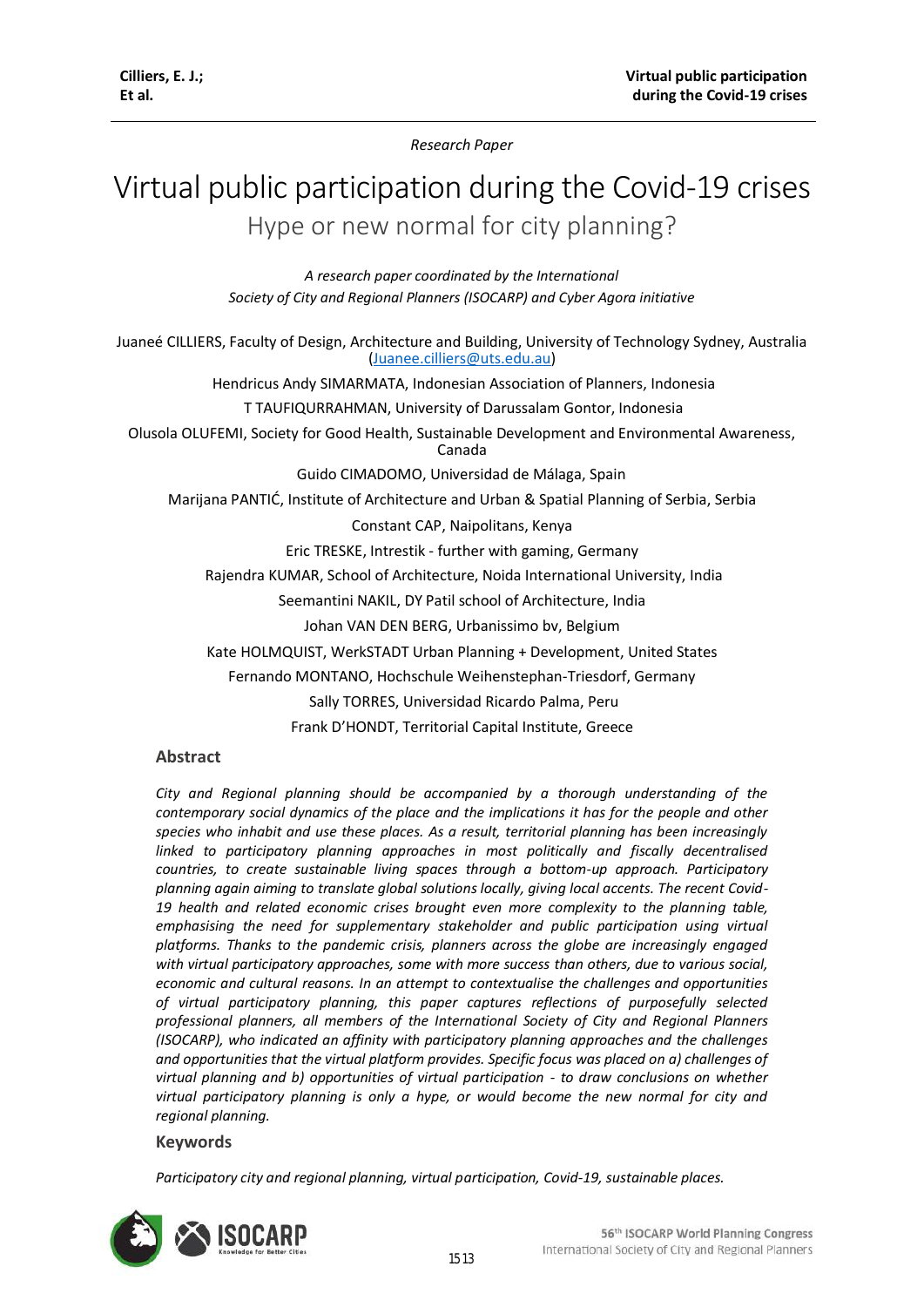#### **1. Introduction**

Conyers and Hills (1984) defined planning as a continuous process that involves making decisions or choices about alternative ways of using available resources, with the aim of achieving particular goals in the future and ensuring quality of life to all citizens. Almost 40 years later this urban reality is even more challenging than ever before, with diverse needs and limited, but highly contested urban spaces across the globe. The contemporary social dynamics of cities, as well as the implications it has for the people who inhabit these places, are some of the issues that need to be thoroughly understood when considering the planning of these urban spaces. Participatory planning, in this sense, forms an integral part of city planning processes, especially when dealing with public interest and shared spaces (Legacy et al., 2019; McClymont, 2019). This notion of equitable community participation being intrinsic to the sustainability of planning and development, has risen to the forefront of global consciousness. Emerging from the inclusive Habitat III conference in Quito, Ecuador, the New Urban Agenda highlighted participatory planning as critical to urban spatial development methodologies for approaching global goals for sustainable development (United Nations, 2017). Recently the notion of participatory planning approaches was even more emphasized as part of broad sustainable development thinking (Raynor, Doyon & Beer, 2017; Nae et al., 2019; Fouché & Brent, 2020).

#### **2. Participatory planning as integral part of city planning**

Planning entails decision-making, problem solving and consensus building among the stakeholders (Cooksey & Kikula, 2005). Two basic approaches have led the planning profession in this regard, namely the top-down approach and the bottom-up planning-approach. Smith (2003) refers to these approaches as favouring "special interests" and "public interests" respectively. The extent of community involvement during planning, implementation, monitoring and evaluation of a programme or a project, distinguishes the top-down from the bottom-up (Cooksey & Kikula, 2005:3) and is commonly referred to as participatory planning that is now considered an accepted phenomenon in current day practice and city planning (Roy & Ganguly, 2009; Cilliers et al., 2011).

The challenges regarding the level of stakeholder involvement is well documented in literature, referring to amongst others the participation ladder, illustrating the different levels of participation, without focussing on quality or applicability of the different levels as it is subject to each individual situation (Breman et al., 2008). Previously the complexity of participation was linked to the diversity of the members it tries to accommodate (Breman et al., 2008:17) and how such approaches could be meaningful, transparent, inclusive and successful.

In recent years we saw participation in terms of basic questionnaires or short interviews being replaced with comprehensive participatory planning, that entailed more creative, innovative and out-of-the-box approaches (Cilliers & Timmermans, 2014), which was driven by expertise (knowledge), creative thinking skills (flexibility and imagination) and motivation (linked to intrinsic values) (Adams, 2005).

The progressive move of cities into 'smart cities' based on the implementation of newly and more accessible information and communication technologies (ICT), not only seeks the optimization of resources and the reduction of maintenance, but also to engage citizens in the wider decisions related with the urban environment, looking for their physical and/or digital participation. In this way, participation is foreseen - more and more felt as necessary- from the early planning process up to the final and later management tasks, during the long life of the urban management. (Batty et al., 2012; van Hoof et al., 2018).

The recent Covid-19 crises brought even more complexity to the planning table and emphasised the need for creative participation, although now, for time being, on a virtual platform. The challenging realities of

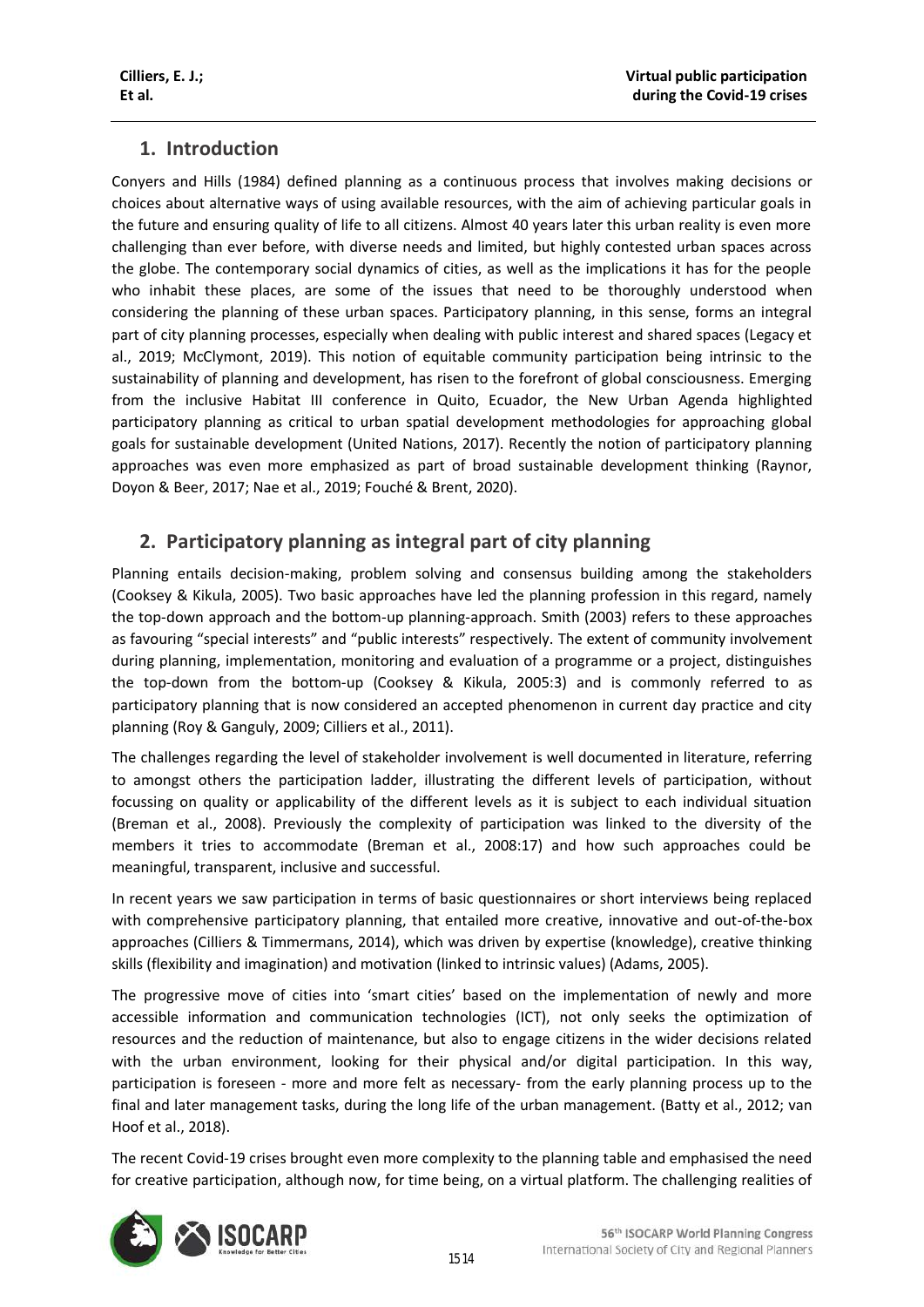2020 forced planners across the globe to adapt, either willingly or reluctantly. Some cities transitioned relatively smoothly into new planning and participatory approaches, or simply extended existing ones in response to these challenges. In other countries topics such as basic internet availability or digital literacy hindered broader engagement.

Under the framework of the EU Horizon 2020 Program, the Smarticipate project "Open governance in the Smart City" recently considered 9 European Cities and 2 non-European cities to analyse the different approaches of how communities and government can use ICT platforms for an open governance (virtual participation) (Smarticipate, 2016; Smarticipate, 2019). Some of the issues considered amongst others were accessibility and the anonymity, user friendliness in local democracy, online and offline communication interfaces, horizontal and vertical integration of governance processes and the effectiveness of such virtual citizen participation and stakeholder engagement processes aligned with ownership and responsibility.

In attempt to contextualise the current rapid developments, this paper captured reflections from professional planners across the globe, purposefully selected as members of the International Society of City and Regional Planners (ISOCARP), who indicated an affinity with participatory planning approaches and the challenges and opportunities that the virtual platform now provides. Specific focus was placed on a) challenges of virtual planning and b) opportunities of virtual participation in an attempt to draw conclusions on whether virtual participatory planning is only a hype, or would become the new normal for city planning.

#### **3. Methodology**

Following the literature review on participatory planning and importance thereof as part of city planning, this paper included reflections of 14 professional planners and members of the International Society of City and Regional Planners capturing viewpoints on a) challenges of virtual planning and b) opportunities of virtual participation. Based on the qualitative inquiry into the challenges and opportunities pertaining to virtual participatory planning from these stakeholders' perspective, the paper draws conclusions on whether virtual participatory planning is considered a hype, encapsulated by the Covid-19 crises, or whether virtual participatory planning would become the new normal for city planning. This paper offers a point of departure to further collaboration on the topic of virtual participatory planning, that has instantly become part of the everyday reality of planners across the globe.

#### **3.1. Participants**

The population sample of this paper comprises 15 purposefully selected professional planners, all members of the International Society of City and Regional Planners, with adequate expertise and interest pertaining to participatory planning. The geographical diversity of the participants is illustrated in Figure 1.

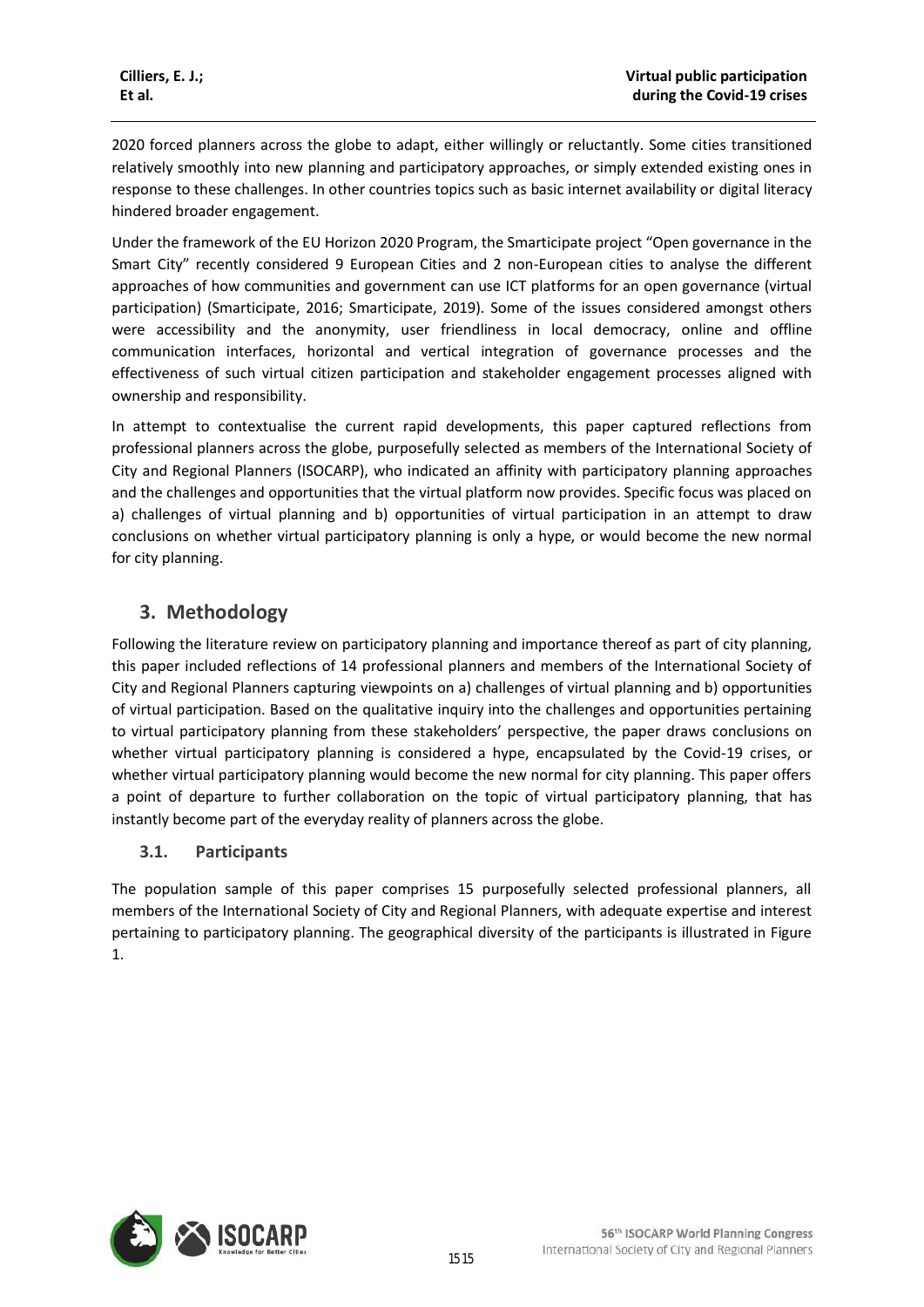

**Figure 1: Geographical diversity of participants included in this research**

#### **3.2. Data generation and analysis**

The participants contributed to the ISOCARP's Cyber Agora open public event where virtual participatory approaches, challenges and opportunities were discussed during spring 2020. By this occasion there were requested to complete an open-ended questionnaire to provide their reflections and experiences in terms of a) challenges of virtual planning and b) opportunities of virtual participation. Follow-up in-depth discussions were held accordingly, to further investigate their experiences and perspectives relating to virtual participatory planning, as experienced in their home towns and countries. A comparative analysis was conducted between the multiple reflections provided by the purposefully selected professional planners, in an attempt to provide a point of departure for contextualising virtual participatory planning. The reflections and findings presented accordingly originate from this process, and further discussed and elaborated through a real participatory and digital workflow.

#### **4. Reflections from professional planners**

The reflections from the professional planners included in this research are presented accordingly, first in terms of the challenges, followed by the opportunities, thematically discussed in terms of a) inequality (accessibility), b) inclusiveness (anonymity), c) meaningfulness (user-friendliness), d) knowledge (feedback loops) and e) trustworthiness (transparency).These themes corresponds to the issues identified by the Smarticipate project as mentioned earlier, but revised through the collaborative efforts of the authors of this paper.

Inequality in broad refers to the level of accessibility to technology infrastructure and virtual platforms, especially taking different socio-economic areas and global contexts into consideration. According to the Economic and Social Commission for Asia and the Pacific (ESCAP, 2017) the extent of technological inequalities among countries broadly depends on three factors namely investment in technological development, overall national capacity to innovate and the availability of ICT infrastructure.

Inclusiveness (anonymity) can, according to CISCO (2020), be reached through digital connectivity, and is considered the most critical factor for inclusiveness as it provides pathways out of poverty.

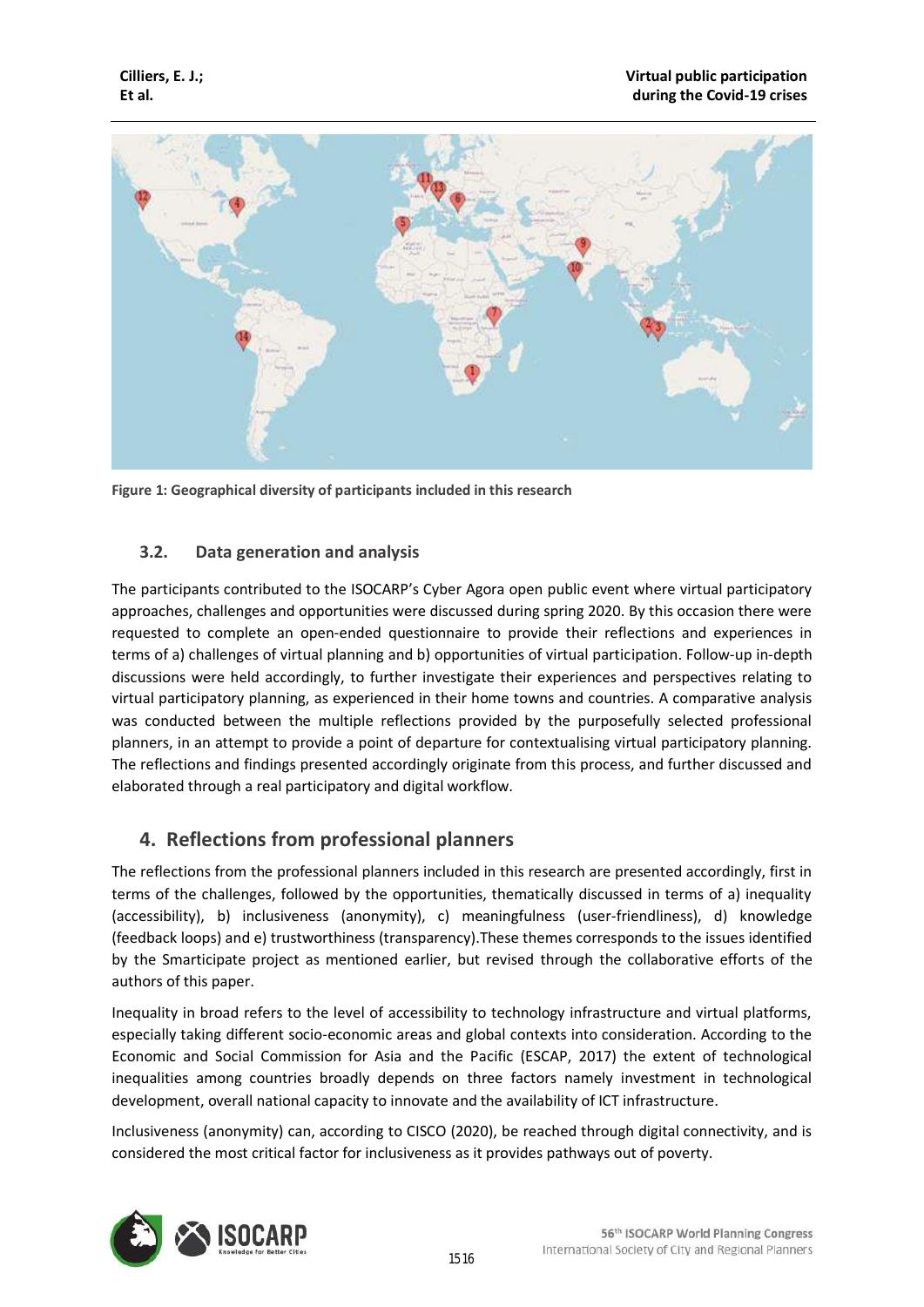Meaningfulness (user-friendliness) is defined by Coombs (2000) in terms of the context of user-friendly interfaces for Information technology which the challenge to properly understand the pedagogy of virtual environments and ultimately to generate a more meaningful social interaction with the use of data and technology advances.

Knowledge (feedback loops) is according to Gigler & Bailur (2014) linked to the rationale that feedback will contribute to successful planning, management, and evaluation of development projects. Therefore, citizen participation (feedback in this sense) is typically not the end goal but rather instrumental to improving the results of development interventions and achieving other goals, such as social accountability, good governance, and citizen empowerment.

Trustworthiness (transparency) is the final theme that was considered, acknowledging the perspectives of Nickel et al. (2010) that any applicable notion of trustworthy technology would have to depart significantly from the full-blown notion of trustworthiness associated with interpersonal trust. The challenges of virtual participation are accordingly discussed in terms of these identified themes.

#### **4.1. Challenges of virtual participation**

Virtual participatory planning approaches pose various challenges for contemporary cities, planners and the planning profession. Based on the debates and surveys completed by the participants of this study, specific challenges were identified as discussed accordingly.

#### 4.1.1. *Inequality (Accessibility)*

From a city planning perspective, the ultimate challenges of virtual participation lie within the urban-rural divides in terms of infrastructure. There is a significant difference in infrastructural attainment between urban and rural areas, for example in Serbia pertaining to road infrastructure, water supply, sewage system as well as accessibility to the internet (Pantić, 2014). Limited access to digital platforms is thus a common feature, especially in poor neighbourhoods, where in this study, in Toronto, Ontario was emphasised. The inequality in terms of accessibility is further inflated by the uneven digital literacy, where especially elderly and rural populations show lower levels in terms of computer literacy. As in many world cities, the Covid-19 pandemic highlighted the digital divide and inequalities within the Canadian communities. Wi-Fi hotspots, and public spaces, public libraries and restaurants providing Wi-Fi access became unavailable during the Covid-19 lockdown periods which implied that large numbers of residents were left without internet access. In most cases it was the vulnerable and disadvantaged communities who were most affected with regards to internet access during the lockdown. In rural communities there are often also fewer internet services provided and lower internet service speeds in comparison to urban centres (CRTC, 2020). In Spain it was determined that 91,4% of Spanish houses have access to the Internet, but the Covid-19 pandemic highlighted that low income families in this country have access mostly through mobile devices. Although it might seem adequate, it was found that this situation leads to a wider divide, as the continuity of learning of children could not be guaranteed if the internet could only be accessed by a mobile device (UNICEF, 2020). In this sense, digital infrastructure, access and literacy became very relevant during the Covid-19 lockdown for business, education, health, life and livelihoods. The Government of Ontario, Canada allocated C\$150 million to expand broadband internet across the province, as part of a previous C\$315 million plan developed to improve digital connectivity in rural communities, emphasising the high costs associated with technology advances, but also the importance of leadership and political will in addressing inequality of technology accessibility.

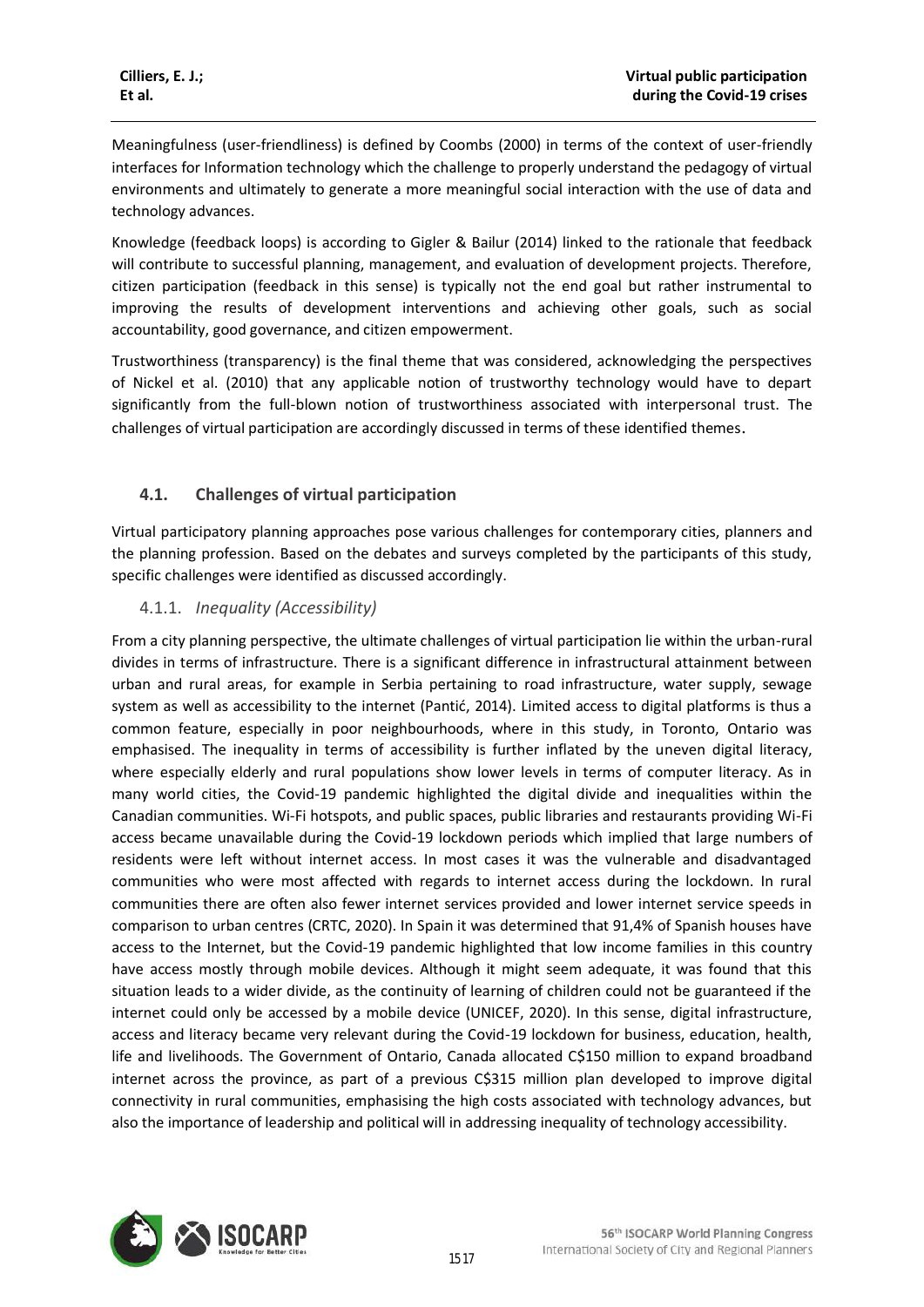#### 4.1.2. *Inclusiveness (Anonymity)*

The inclusion of representative samples, especially considering the portion of population that is not technically skilled, was also identified as a challenge linked to virtual participation processes. In Serbia for example, more than half of the population (51%) that is over 15 years of age is computer illiterate, with substantial regional differences (SORS, 2013). In Spain access to the internet falls in the elderly (65-74 years old) to 63.6% from the average 90.7% (16-74 years old). Based on Wearesocial Survey 2019, in Indonesia, the internet penetration only reaches 56% of population and the internet speed in average only 4.1 mbps in 2014 (ASEAN DNA, 2015). However, the number of internet users in Indonesia is more than 140 million people.

The other side of the problem of inclusiveness entails the inclusion of participants that are not in the target group and thus providing false information, in some cases manipulated data when hackers interfere with the process. The gap of digital literacy among the citizens is probably the greatest issue to consider in preparing the virtual public participation platform. Inclusiveness of marginalized groups in some societies, such as in some rural African communities, women do not speak in public in the presence of men or women do not have access to a phone or own a mobile device; and therefore it could be challenging when attempting to reach out to these groups digitally.

Even when such challenges are bridged, some participation propositions, such as an early public enquiry and public enquiry are to be formally defined (by law) and as a result the process of virtual participation might take a long time to realise. And even when the public administration offers online services, some citizens might still prefer to use traditional (in person) ways to communicate with the local administration, arguing that it might provide an opportunity to more interaction and clarification of the intents and attitudes. Overall anonymity provides easy access and a safe space for expressing opinions, but the accountability of contributors should be carefully considered, since community participation processes guide public spending and affect others. It is a challenging task to find the balance between inclusiveness and anonymity.

#### 4.1.3. *Meaningfulness (User-friendliness)*

There is often a lack of a "human touch" when face to face engagements are replaced by virtual encounters. Members of some communities feel more confident sharing details with people from the same gender or ethnicity. Virtual participation does not seem as inviting as face to face collaborations. Also, the apathetic nature of virtual participation, means that it is not possible (in most cases) to read body language, further limiting meaningful conversation. Virtual discussions tend to have more rigidly structured questions in comparison to in person discussions, thus not leading to discussions outside their realm that may be important depending on socio-cultural circumstances.

Virtual participation platforms might make it easier to be present, but does not necessarily enhance participation, especially since some participants tend to keep their microphone muted and video off, thus depersonalizing their participation to the maximum. A facilitator would tend to skip such participants during the discussion and would thus limit the meaningfulness of the participation.

The other issue is the time constraints linked to online events. Collective and interactive group dynamics, instigated via in-person community-led spatial visioning workshops and planning charrettes, with many break-out and sketching groups, often spread over multiple days cannot be easily and meaningfully be virtualized, based on recent practices on Somaliland, Gambia, Laos and Thailand.

The City of Belgrade also tested these possibilities of virtual participation through the Green City Action Plan for the City of Belgrade, which was envisioned as a participatory procedure in defining a vision, mission and main objectives. The primary idea was to gather various parties in a workshop, which was

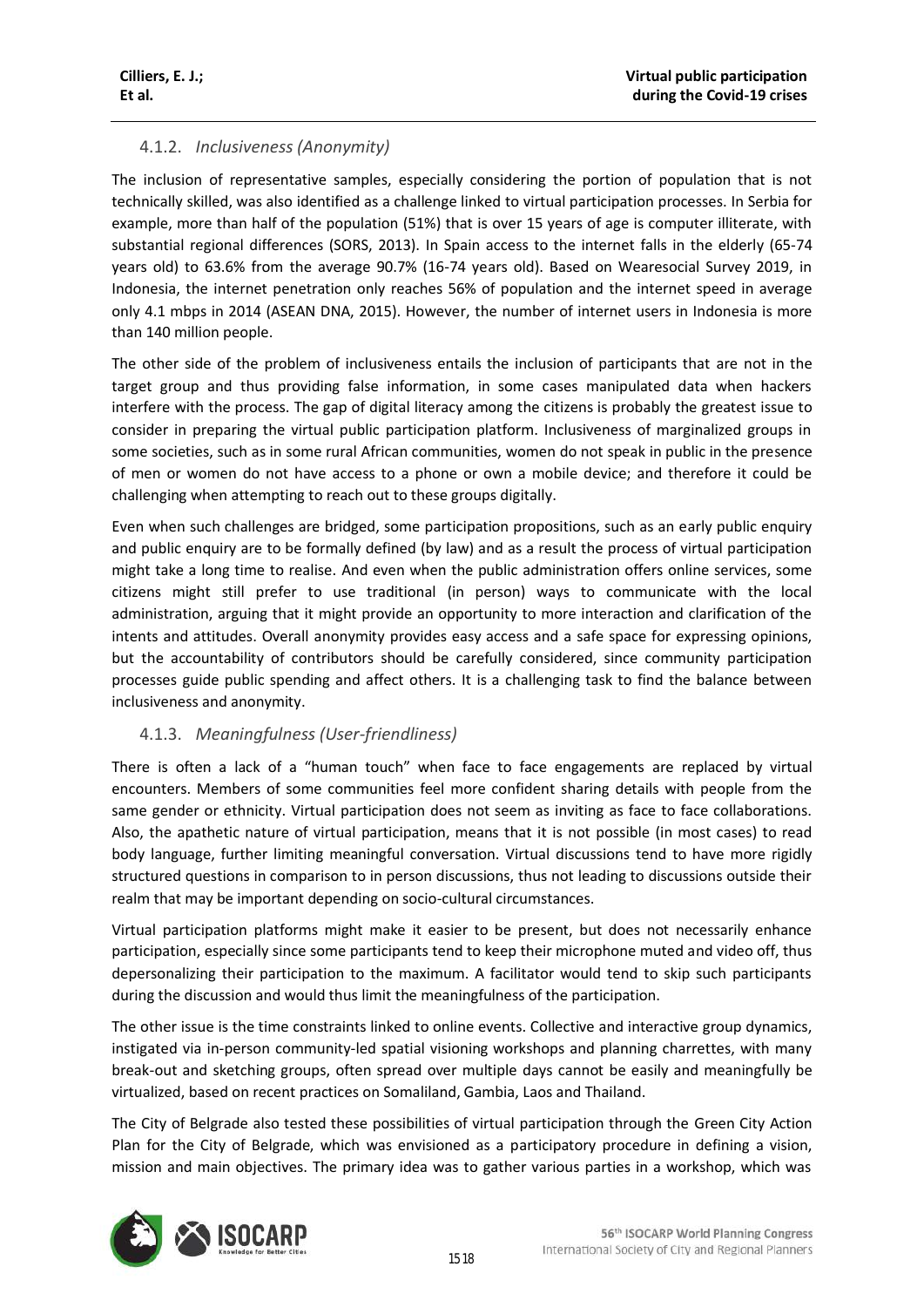dismissed after Covid-19 crises accelerated. To secure the timely completion of the project, the consultant and the City have decided to make public online voting for the most suitable vision, including the possibility for voters to suggest their own vision proposal. The proposals given by the citizens have shown that they are lacking understanding and awareness of what a vision is. These cases identified that insufficient education (of all participants) weakens the meaningfulness of the participatory approach.

Similar findings were visible in Spain, with a preliminary participatory process conducted in Santander in July 2020 during the lockdown period. The process was constituted by in-person and online activities, but the latter lack explanations. Also, limited space was provided for participants to include personal opinions and suggestions, thus limiting participation and failing the aim to be citizen-driven. Overall it should be considered what kind of online tools can be instrumental in the process and to what degree these tools should be used. While it should be user-friendly to use, it should still result in meaningful participatory processes.

#### 4.1.4. *Knowledge (Feedback loops)*

There is limited knowledge on virtual participation methodologies. Virtual engagement can face a baseline negative characterization as automatically being inequitable. It is often viewed as a lesser investment of resources, and therefore is equated with a lesser effort to engage diverse and representative participants within a community A lack of supportive documentation and data may serve as a barrier to change regulation related to community planning processes. Regulatory land use processes in New York City for example, mandate public planning processes include in-person and in-community participatory planning processes. This can be seen as creating a situation that promotes "checking the boxes" over evidence-based considerations.

In Portland, Oregon, local development review processes traditionally requiring open in-person public hearings or meetings were delayed due to social distancing requirements associated with the Covid-19 pandemic. Meetings were moved online despite fears of inferior quality and positive feedback was received from interested parties. In Lima there were different results when the participatory processes pertaining to the Metropolitan Development Plan (which started in late 2019) were taken online. There were very limited discussions and it created further uncertainty for stakeholders. In Serbia, especially in rural areas, it was also found that stakeholders are more confused with the unexpected transition to virtual means of discussion. In Munich on the other hand, the strict planning regulations and formal processes leave a lack of freedom for participatory and co-creation formats. As mentioned in the ongoing Smart Together program "not all local problems can be solved with the smart city project, which can lead to frustrations of residents" (Citizen and Stakeholder Engagement Munich, 2020). Other cities however do embrace the benefits of participatory planning, for example Antwerp, where the enormous resistance to finish the city-ring has grown into a collaboration with Ringland authorities, which resulted in the ring being covered in strategic places and the city is connected to its spacious surroundings by parks. While there is limited knowledge on methodologies pertaining to virtual participatory processes, the feedback loops could be beneficial from a spatial planning perspective and should at least be explored in this sense.

#### *4.1.5. Trustworthiness (Transparency)*

Inclusive virtual participation could face more challenges in cities where there is a poor trust in governance. Due to corruption in Lima for example, followed by weak coordination mechanisms of the Metropolitan Governance as well as a lack of an official term for planning in the Peruvian legislation, significant omissions are evident in planning the city. The research on the biosphere reserve in Serbia has shown that trustworthiness and overall willingness to participate in planning processes highly depend on the implementation success of previous projects based on a participatory approach.

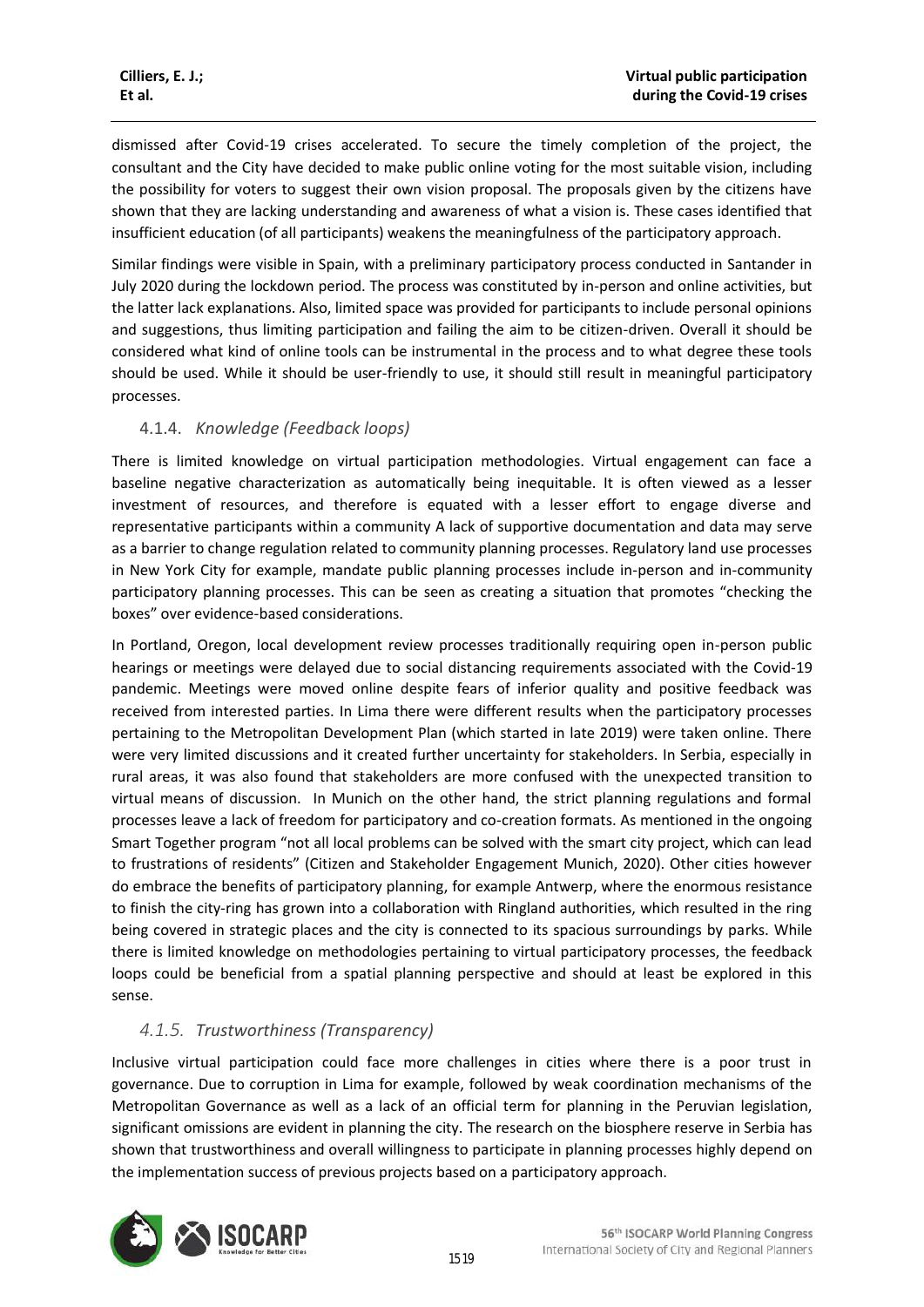The perception that a complex matter is difficult to do online and the mistrust in the use of personal data on the internet plays an important role when attracting people to take part in virtual participation. The hoax production is also a potential problem in certain countries that can haunt the information validity in the participatory process. For example, in Indonesia during the first semester 2017, the government received more than 6,632 reports from the netizen regarding hoax contents. It thus required the doublecheck verification, the clearance of data providers, the clarity of the rule of thumb, and strong law enforcement. Integration between vertical levels of government is another critical factor to enhance trustworthiness. The experience from Lima illustrated that when there is an overlapping of powers and functions due to unclear roles division from the Metropolitan Government, it results in various barriers in terms of the decision-making and implementation process. For example, when the Metropolitan Government is about to implement a project, it requires the Local Municipality's permission (Integracion, 2020).

Trustworthiness and transparency are even more critical when considering virtual participatory platforms and traditional concerns and challenges pertaining to trustworthiness is highlighted by the online reality brought along by the Covid-19 pandemic.

#### **4.2. Opportunities of virtual participation**

Virtual participatory planning approaches do however provide various opportunities for Planners and the Planning Profession. Based on the debates and surveys completed by the participants of this study, the following opportunities were identified within each of the themes.

#### 4.2.1. *Inequality (Accessibility)*

The Covid-19 pandemic highlighted inequalities and emphasised the need to address global accessibility to internet, online platforms and supporting infrastructures. It resulted in increased pressure for technological advances across the globe, motivated in terms of the overall well-being of the planet and communities. Inequality and accessibility to technology infrastructure and virtual platforms between different socio-economic areas and global contexts, could be addressed through investment in technological development, and supporting overall national capacity to innovate and provide adequate infrastructure. In agreement with CISCO (2020) this research also identified that digital connectivity is a critical factor to address inequality, as it provides pathways out of poverty.

#### 4.2.2. *Inclusiveness (Anonymity)*

Virtual participation could address traditional concerns of inclusive participation in terms of ineffective processes, representative population samples, excluding participation due to the time of the meeting, and limiting costs associated with hosting the meeting and travelling to and from such meetings. Virtual platforms were also found to make engagement with larger audiences are more feasible. In Lima for example, given the Covid-19 pandemic, citizens, and architects' participation in virtual conferences, seminars, and forums developed by the College of Architects of Peru have greatly increased. It seems to be more accessible due to the avoid of commuting to the place, and growing interest on topics towards the city's future. There is also evidence that participants have equal opportunity to engage when participatory processes are online.

In 2019 in Rivas Vaciamadrid, Spain, a digital platform for participatory budgeting attracted approximately 200 proposals, followed by 3000 votes. The platform enabled an easy evaluation process, resulting in 14 actions being timeously selected for funding, worth 300,000 €. In Munich, it became evident that the combination of working offline and online can lead to better results. For example, to

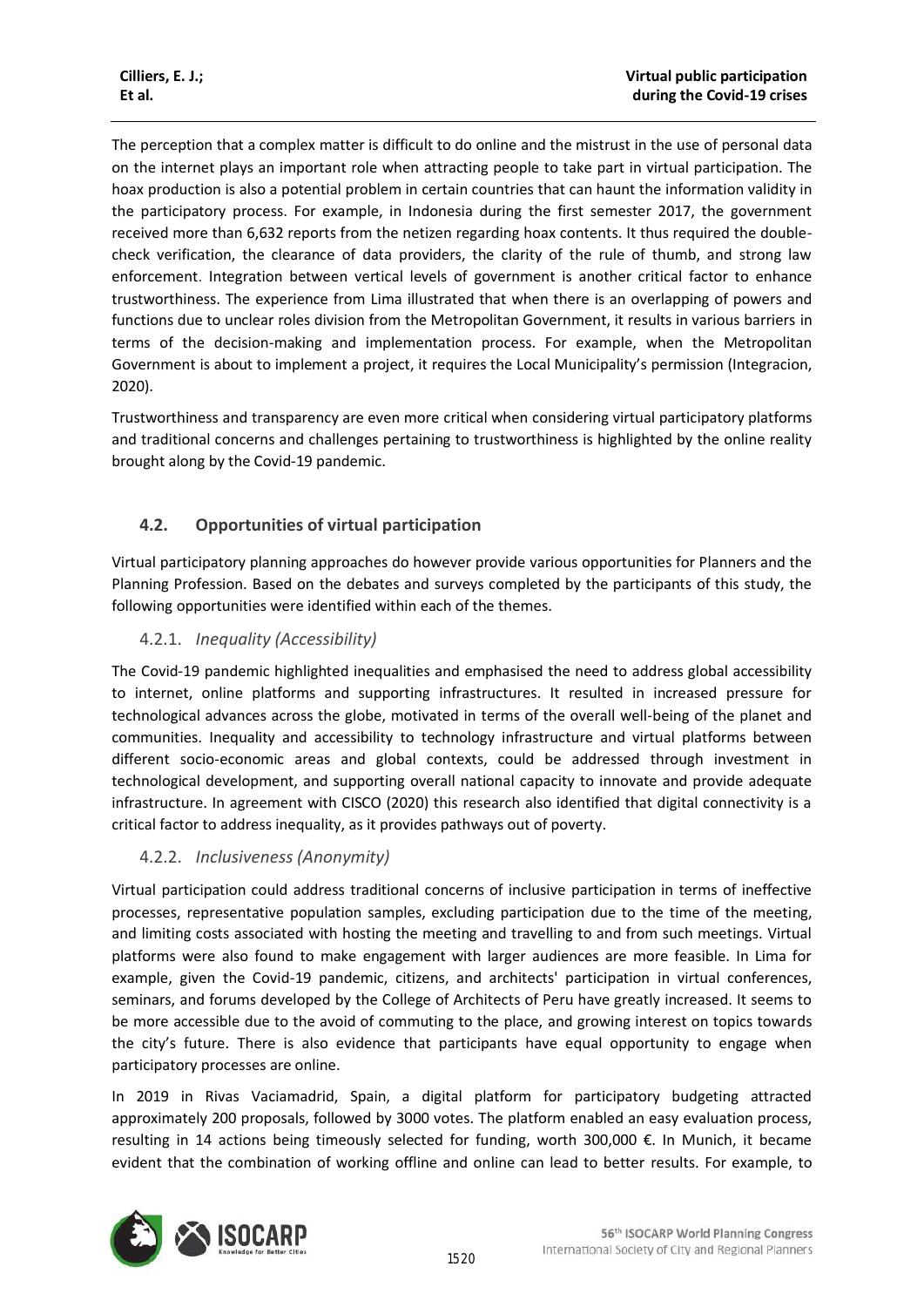optimize workshops by using the CityApp in combination with existing events and local bottom-up initiatives.

Virtual participation processes assist with the facilitation of meetings, as the platform ensures that all voices are equal, rather than the often experienced scenario where the "loudest person is heard". It holds unique possibilities with members of the younger generation which prefer digital collaboration. Virtual platforms could ensure that the reachability be extended even further, especially through asynchronous processes and by providing the option to view the recording of the events at a convenient time and day. Virtual platforms pose the option to extend inclusiveness and overcome many of the traditional barriers of participatory processes.

#### *4.2.3. Meaningfulness (User-friendliness)*

This research identified that user-friendly interface applications could enhance participatory approaches and that quality control could be enhanced through virtual participatory planning processes. The Covid-19 realities highlighted the unequal distribution of technology advances and socio-economic realities and in some sense sensitized the planning profession to a greater extent. It provided opportunities to rethink business as usual. It was identified that meaningful participation implies that all parties should be able to adequately engage and interact and share information in a manner similar to better than would have happened if they were face to face. It was recognised that virtual platforms now provide an opportunity of building trust, to enhance participation, and to overcome language barriers. It is evident that information can be transparent and distributed to all stakeholders, as information can be effectively presented via virtual platforms.

Willingness and creativity to try new virtual tools, to be innovative to find new ways for meaningful engagement will determine if virtual participatory processes escalate to the next level of engagement where openness could gain momentum and could lead to great strides toward meaningful virtual participation. Meaningful virtual participation could suffice and can become a powerful tool to promote participation.

#### *4.2.4. Knowledge (Feedback loops)*

This paper is evidence of the benefits of cross country sharing of best practices, emphasising contextbased planning, and the importance to translate global solutions locally, thus giving local accents. In Munich, under the Smart Together program, it was identified that this direct and personal dialogue is helpful to deeply understand the local needs. Similar findings were evident across the globe and this research conforms to the findings of Gigler & Bailur (2014) that knowledge is linked to the rationale that feedback will contribute to successful planning, as citizen participation and feedback are instrumental to enhance social accountability, good governance, and citizen empowerment.

#### *4.2.5. Trustworthiness (Transparency)*

The research identified that virtual platforms often lead to prompt obtainment of results. Voting for scenarios can be done virtually (graphically, with videos telling the story and explaining the scenarios). Virtual participatory platforms enable measurable results from the input of all participants and these inputs are formally acknowledged through the digital structures. The city of Munich, for example, has created a smart data platform known as the Transparency Dashboard which gives interested people a clear and comprehensive overview of which and what kind of data is being collected in the project, how it is processed and the measures taken to protect data and privacy, among others (Smarter Together, 2019). These digital advances improve transparency and as a direct result enhances trustworthiness.

However, in agreement with Nickel et al (2010) this research also identified that notion of trustworthiness is associated with interpersonal trust and that there is scope to address cultural and

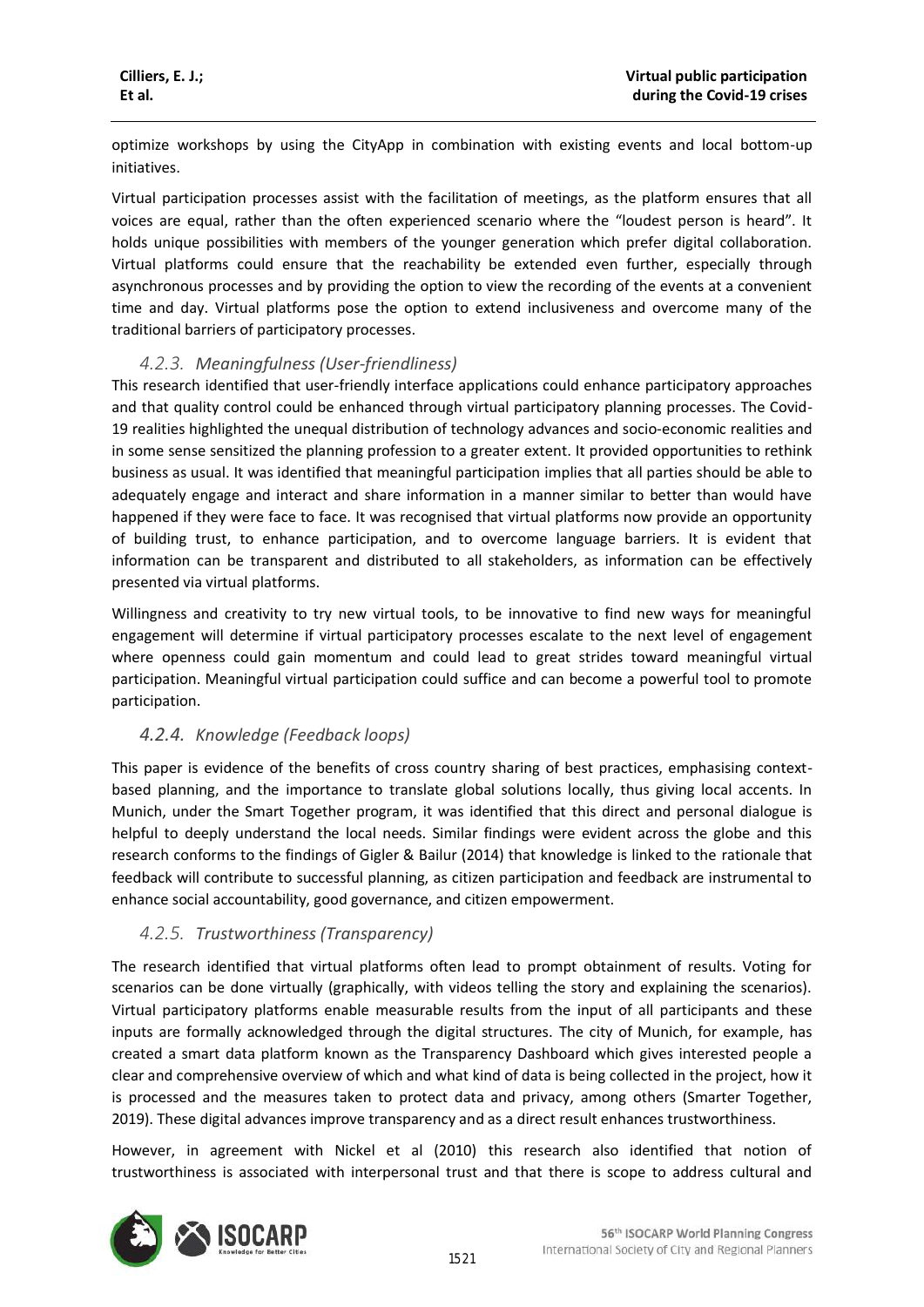context-based scenarios to address corruption and enhance communication, in attempt to further increase trustworthiness, especially when considering virtual participatory processes.

#### **4.3. Virtual participation hype or new normal**

Upon debating whether virtual participation is a hype or new normal for post Covid-19 cities the majority of participants (65%) voted in favour of "new normal" with the remainder of participants (35%) indicating it would become the new normal if specific requirements were put in places and challenges as indicated above, adequately address. The great challenges in terms of equality, urban-rural divide and exclusion of stakeholders should firstly be addressed before the new normal will realise across the globe. Virtual participatory planning might be currently considered a sense of "forced openness", especially under the current health circumstances and enforcement of social (physical) distancing measures. It is thus not per definition a hype, but rather a coping mechanism, but through pandemic-planning there might be new "digital habits" that will remain and improve the planning profession.

Participants also indicated that planning approaches tended to migrate towards virtual participatory platforms and that the Covid-19 pandemic has accelerated such. It might now become a 'continued normal' for post-Covid-19 cities. Even as it might realise as the new normal, it would entail great innovations and advancement to ensure a win-win situation. However, the past taught us that pandemics (or other disruptions) mostly result in advances and resilience of communities. Socio-spatial inequalities might be the great barrier to success, but at the same time also the ideal start for research and innovation on inclusive virtual planning.

The participants had consensus (100%) that Planners should embrace virtual participation as the way forward. It could redefine the level of participation. However, Planners should not replace traditional methods of participation, but rather reinforce inclusive participatory processes with the help of virtual platforms. Virtual participation should complement in-person engagement. Traditional means of participation should not be ignored. These new forms of human interaction could offer potential benefits to enhance participation, especially in a globalizing world where open-mindedness, exposure to diverse opinions, people and culture are critical. Virtual participation does not need to be considered an alternative, but should be considered as a supplementary method offering real benefits and new opportunities for "meaningful" interactions. Participatory planning processes that can be scaled up to have a greater impact as planners address global issues, while simultaneously acknowledging the need to embrace inclusiveness.

For the interim, transitional hybrid strategies that allow for progress should be explored. Planners should acknowledge the dynamic, non-static reality of cultures, communities and the built environment and embrace to facilitate growth, evolution, transformation, change and hopefully, progress in a way that works for everyone. What has been learned about virtual participation, and any advances we have made during Covid-19 pandemic, should be leveraged to advance virtual and inclusive participation. However, a particular attention should be on formal procedures, which require adaptation of legislation, that cannot be solved *ad hoc* but in contrast require more time to be put in practice.

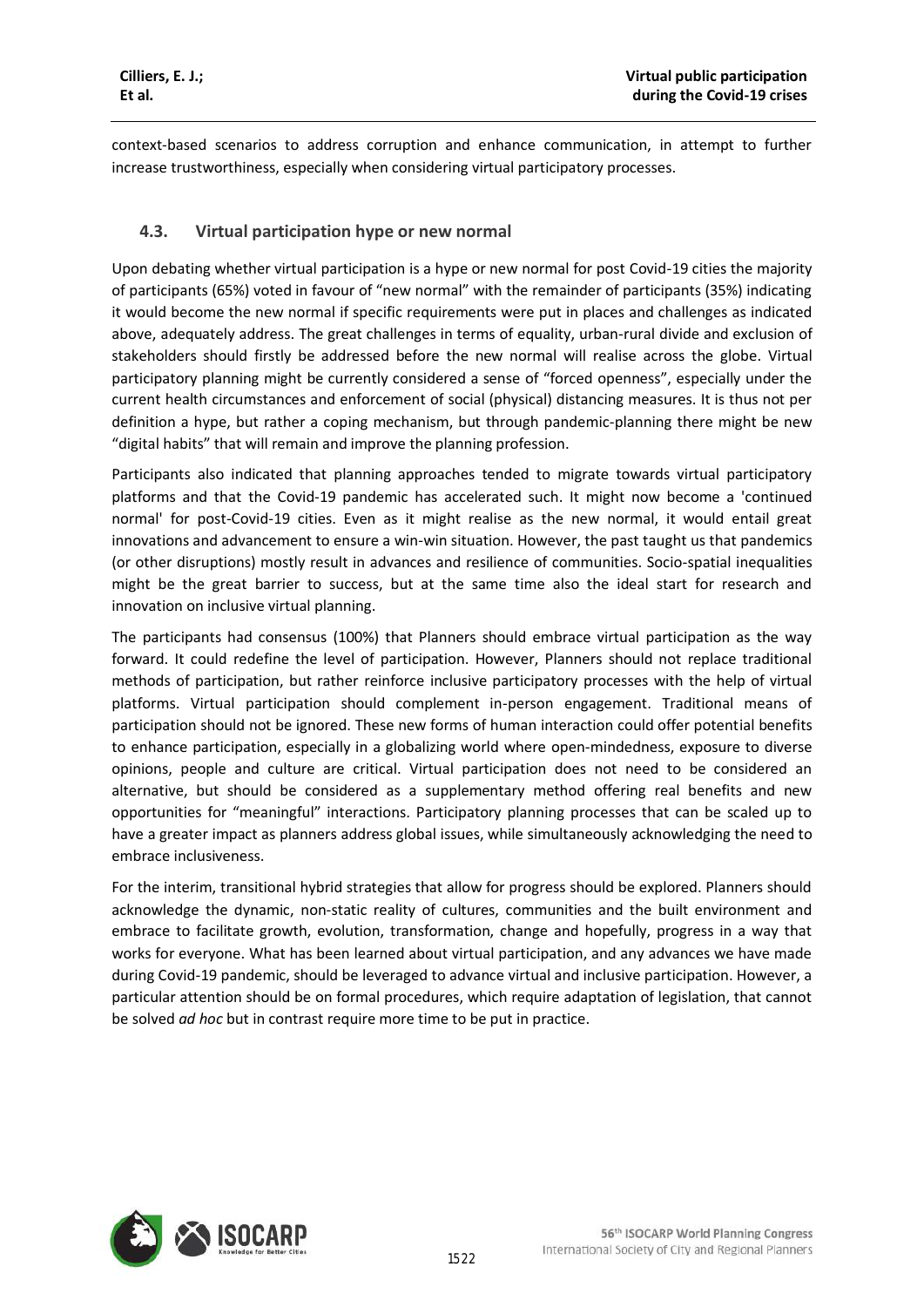#### **5. Conclusions: Post Covid-19 City and virtual public participation – Hype or new normal?**

Covid-19 brought various challenges along for cities and communities across the globe, but it also brought some positive considerations along in terms of the acceleration of technological development. The pandemic has, in this sense, positively accelerated the pathway for digital development including virtual participation. In a heterogeneous context, the rollout of such technological advances and opportunities are not equal, but given the benefits associated with the development of technological interfaces and virtual participatory platforms, the Planning profession could benefit from exploring and integrating such as part of mainstream planning approaches. In quest of realising this, the following are recommended:

- Covid-19 pandemic has forced people to change the practice of their everyday life, including the intensity of using internet facilities. To a certain extent, it accelerates the transiting formation of digital society. The virtual public participation is one of the vehicles to encounter the journey of the digitalization of social and economic life. How legitimate the virtual process will vary among countries. The maturity level of the society will play a significant role.
- Inclusive virtual planning can start with local governments, from the notion that it has a powerful role in building better cities, highlighting the collective power of small actions.
- Bridging digital literacy and digital infrastructure divides should be prioritized as a goal to resilient and sustainable urbanism, rather than considered a barrier to using virtual participation processes.
- The planning profession should promote knowledge-sharing and documentation of practical experience with virtual participatory planning processes to facilitate evidence-based assessment, advancement, and application.
- In addition, the planners should increase the competence in using digital platforms through collaborative works with data scientists and other professions in digital technology.

Perhaps the overall aim would be to ensure that this "new normal" of virtual participatory platforms are indeed effective and efficient in all contexts, and not just as hype brought along by the pandemic as a quick-fix solution. Effective and efficient communication is after all further motivated from the perspective of overall well-being for the world and its inhabitants as a whole, and lies at the heart of sustainable Planning.

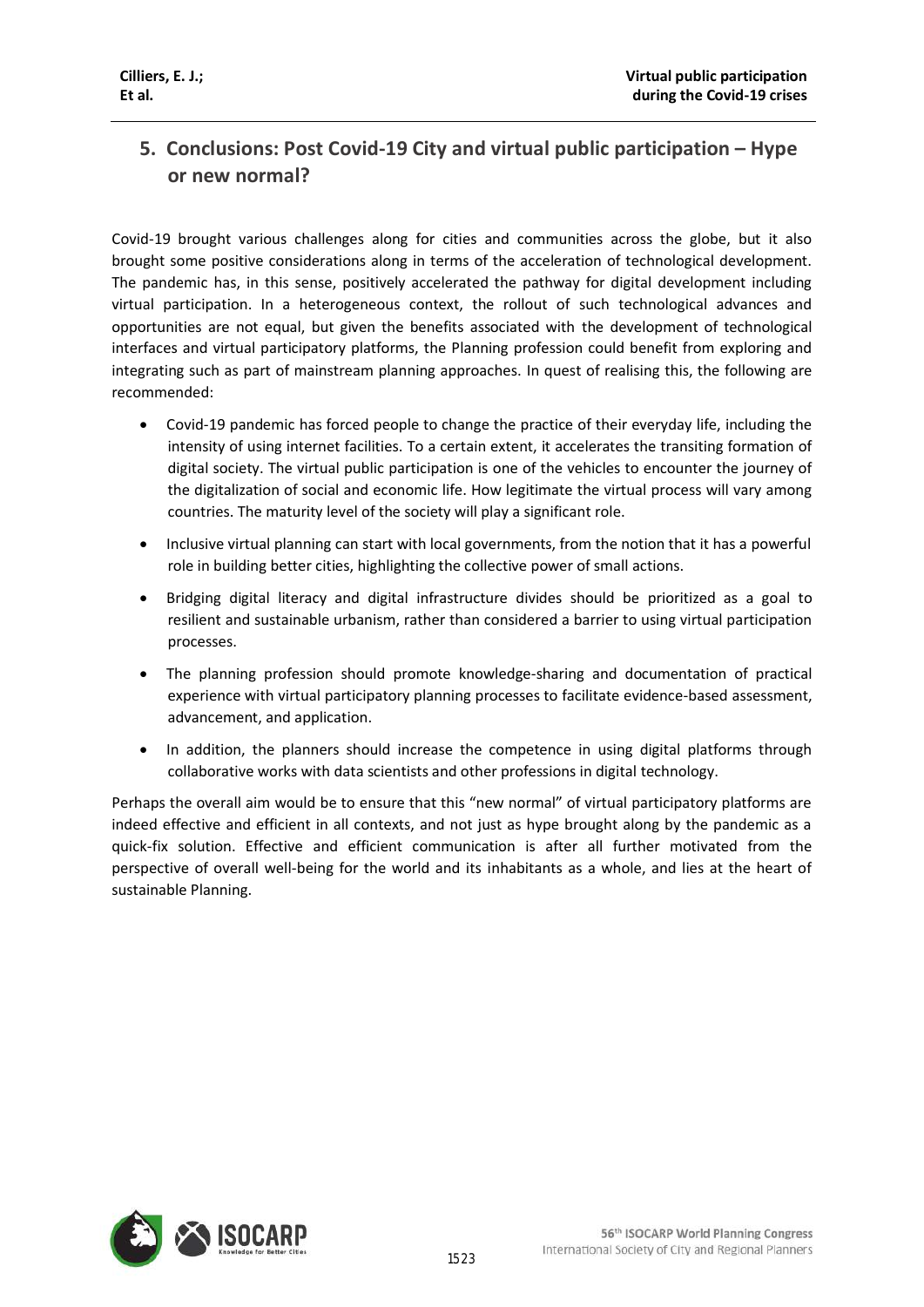#### **References**

1. Adams, K. 2005. The Sources of Innovation and Creativity. A paper commissioned by the National Center on Education and the Economy for the New Commission on the Skills of the America Workforce.

2. Breman, B., Pleitje, M., Ouboter, S., & Buijs, A. 2008. Participatie in waterbeheer. Een vak apart. 109p. November 2008.

3. Cilliers EJ, Diemont E, Stobbelaar DJ, Timmermans W, 2011, "Enhancing sustainable development by means of the Workbench Method". Environment and Planning B: Planning and Design, 38(4) 579 – 584.

4. Cilliers, E.J. & Timmermans, W. 2014. The importance of creative participatory planning in the public place-making process. Environment and Planning B: Planning and Design, Vol 41(3): 413-429.

5. CISCO, 2020. Inclusive Future report. www.cisco.com/c/dam/m/en\_us/about/cxoagenda/inclusive-future/the-role-of-technology-in-powering-an-inclusive-future.pdf (Accessed Sep 2020).

6. Citizen & Stakeholder Engagement Munich, 2020. Smarter Together. (Online). Available at: www.smarter-together.eu/projects/citizen-stakeholder-engagement-munich (Accessed 18.09.20).

7. Conyers, D. & Hills, P. 1984. An introduction to development planning in the third world.

8. Cooksey, B. & Kikula, I. 2005. When Bottom-up meets Top-down: The limits of local participation in local government planning in Tanzania. Special paper no 17, Research on poverty alleviation (REPOA), available at www.repoa.or.tz/documents/Special\_Paper\_No.\_17\_.pdf (Accessed June 2020)

9. Coombs, S.J. 2000. The Psychology of User-friendliness: The use of Information Technology as a Reflective Learning Medium. Korean Journal of Thinking & Problem Solving Vol.10(2): 19-31.

10. CRTC (2020) Communications Monitoring Report 2019, The Canadian Radio-television and Telecommunications Commission (CRTC) Ottawa, Ontario Canada, https://crtc.gc.ca/pubs/cmr2019 en.pdf, 388pp.

11. ESCAP, 2017. Economic and Social Commission for Asia and the Pacific. Chapter 4, Technology and inequalities. Available at www.unescap.org/sites/default/files/06Chapter4.pdf (Accessed Sep 2020).

12. Gigler, B & Bailur, S. 2014. Closing the Feedback Loop: Can Technology Bridge the Accountability Gap? Directions in Development--Public Sector Governance; Washington, DC: World Bank. https://openknowledge.worldbank.org/handle/10986/18408 (Accessed Sep 2020).

13. Legacy, C., Metzger, J., Steele, W. & Gualini, E. (2019): Beyond the Post-Political: Exploring the Relational and Situated Dynamics of Consensus and Conflict in Planning. Planning Theory, Vol. 18, Issue 3.

14. Map data © OpenStreetMap 2020. Map data. https://www.openstreetmap.org/ (Date of access: 5 August 2020).

15. McClymont, K. (2019): Articulating Virtue: Planning Ethics within and Beyond Post Politics. Planning Theory, Vol. 18, Issue 3, pp. 282–299.

16. Nickel, P.J., Franssen, M. & Kroes, P. 2010. Can We Make Sense of the Notion of Trustworthy Technology? Knowledge, Technology and Policy, Vol 23: 429–444.

17. Pantić, M. (2014). Sustainable Development Perspectives for Serbian mountain Areas: Lessons from the European Context. (Doctoral thesis). Retrieved from QUCOSA - Quality Content of Saxony. (urn:nbn:de:bsz:14-qucosa-144339).

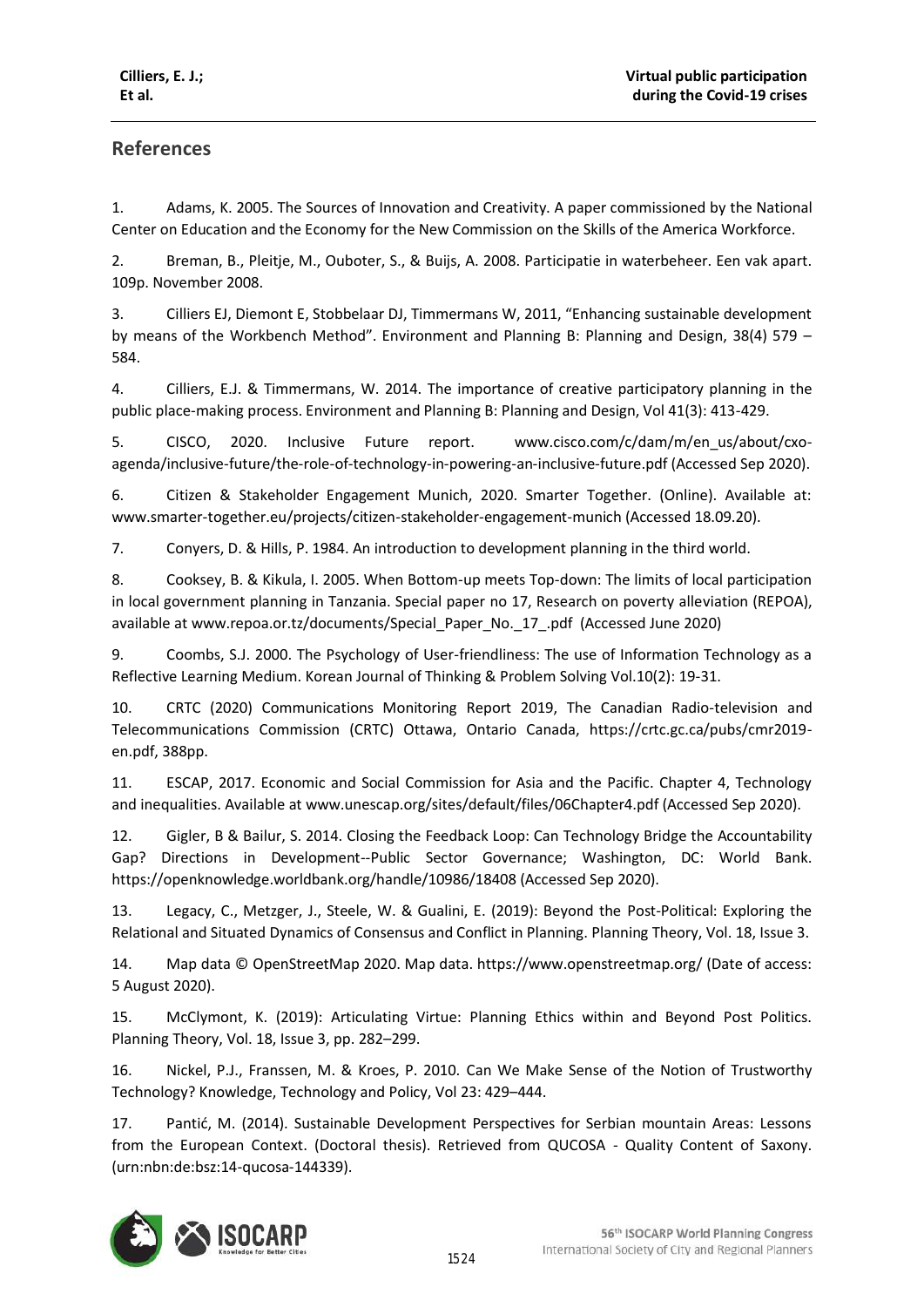18. Roy, A.U.K. & Ganguly, M. 2009. Integration of Top down & Bottom up approach in Urban and Regional Planning: West Bengal Experience of Draft Development Plans (DDP) and beyond. National Town & Country Planners Congress, 2009, Goa: India.

19. Smarter Together, 2019. Smarter Together, Smart City Munich Lighthouse Project D4.1. Version 1.0 - 01/03/2019 (PDF). Available at: https://www.smarter-together.eu/cities/munich#/ (Accessed 18.09.20)

20. Smarticipate, 2016. Open Governance in the Smart City – a scoping report. (PDF). Available at: https://www.smarticipate.eu/resources/ (Accessed May 2020).

21. Smarticipate, 2019. Open governance: making digital tools work for cities and citizens. (PDF). Available at: https://www.smarticipate.eu/resources/ (Accessed May 2020).

22. Smith, B.L. 2003. Public policy and public participation: Engaging citizens and community in the development of public policy. Atlanta: Health Canada.

23. SORS – Statistical Office of the Republic of Serbia (2013). Educational Attainment, Literacy and Computer Literacy – Data by Municipalities and Cities. Belgrade: SORS.

24. Statistics Canada (2016), "2016 Census of Population," n.d., ttps://doi.org/98-400-X2016228

25. UNICEF. 2020. La brecha digital impacta en la educación. Available at: www.unicef.es/educa/blog/covid-19-brecha-educativa (Accessed June 2020).

26. United Nations. 2017. The New Urban Agenda, English, p. 22. ISBN: 978-92-1-132731-1 http://habitat3.org/wp-content/uploads/NUA-English.pdf